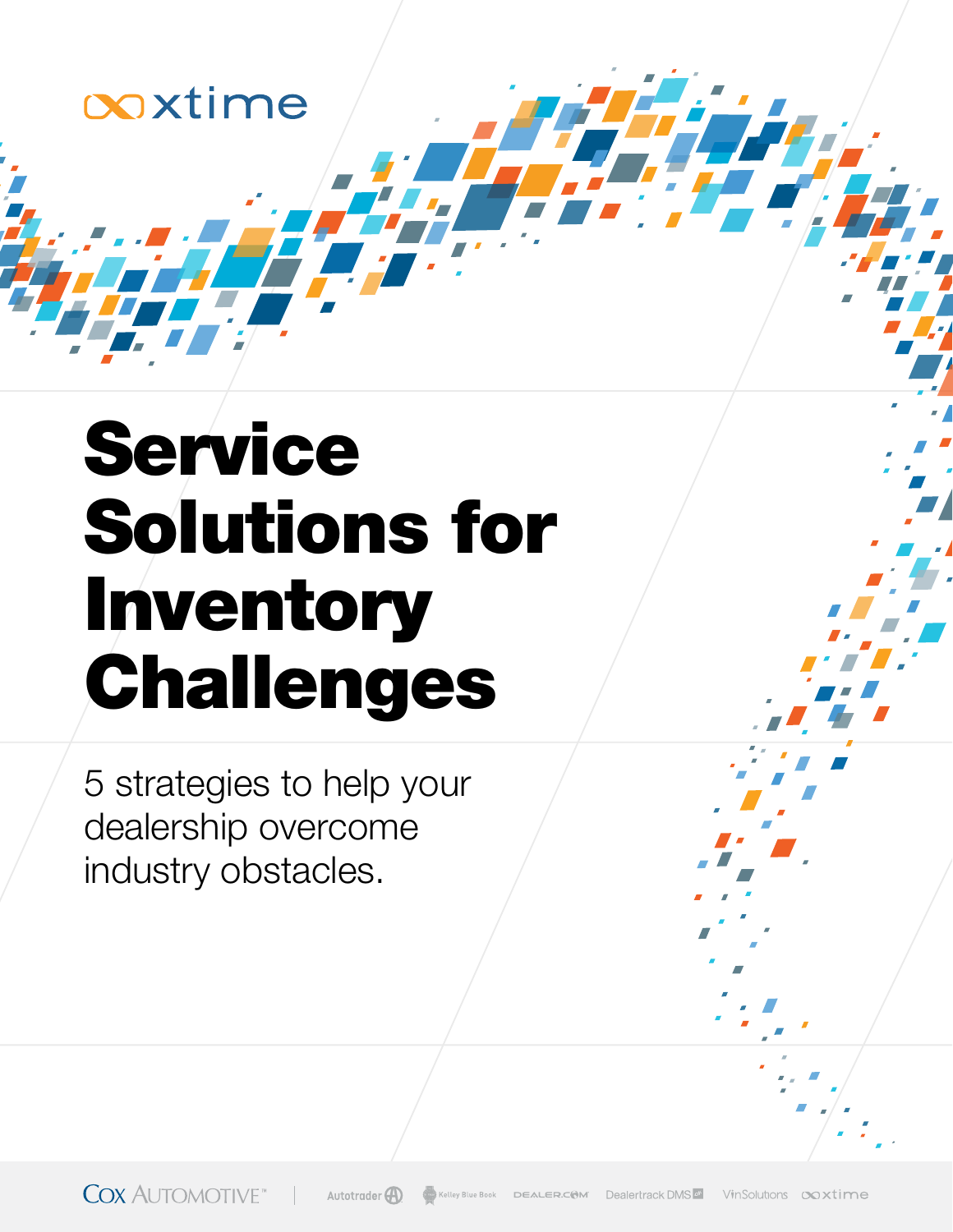# ooxtime

#### Inventory shortages are here to stay.

At least for a while. With fewer cars to sell, profitability problems could arise. However, despite supply chain concerns, many dealerships are succeeding now. These thriving dealerships are facing down industry obstacles—including inventory challenges—to find success by:

- Accelerating the adoption of digital technology
- Maximizing usage of data

To thrive in this unique inventory environment, your dealership can do the same. Use these service strategies, specifically developed for lean-inventory times, to acquire inventory and overcome supply chain challenges.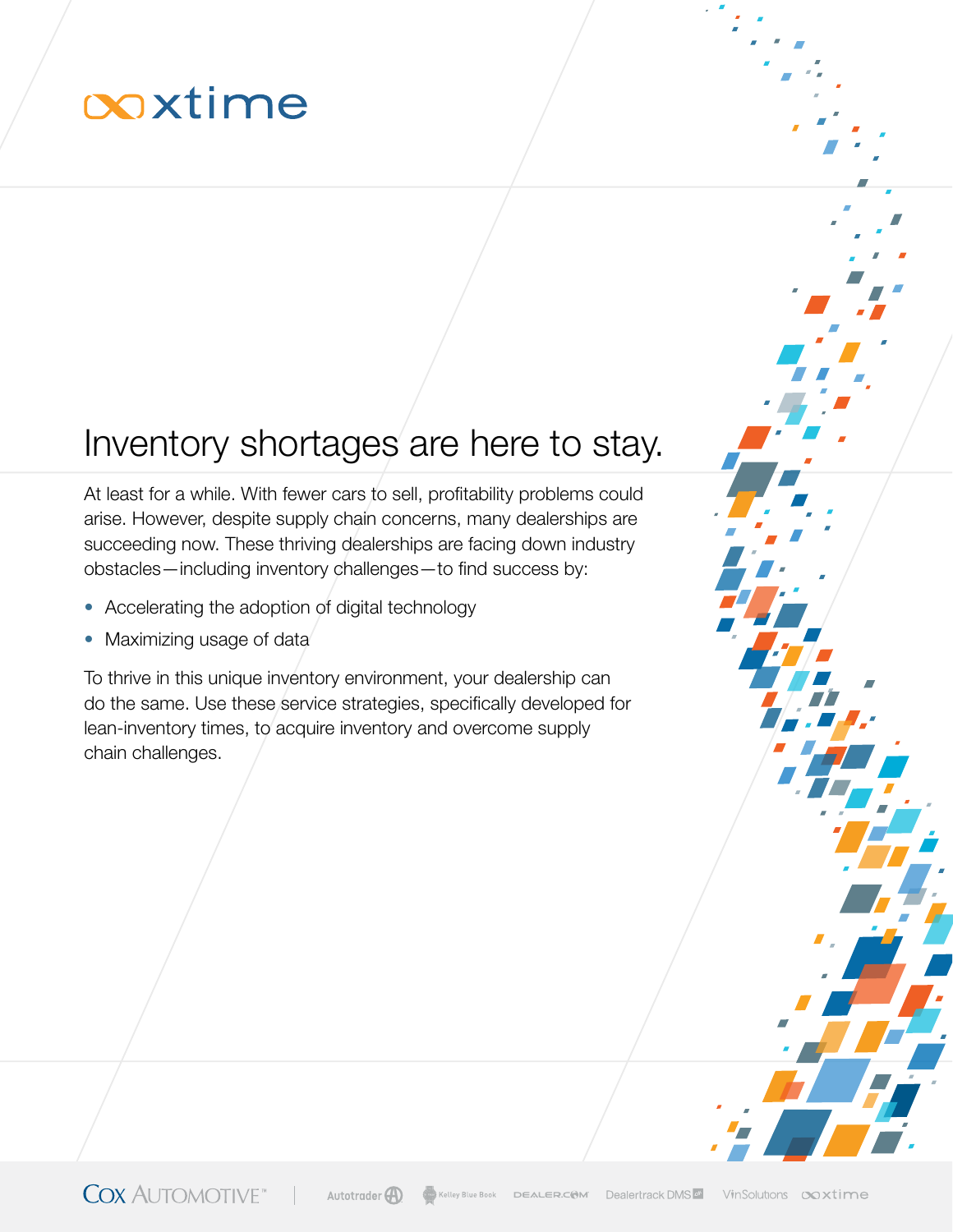

#### Review Past Service Records

Use technology and past customers' records to tip off your team to potential acquisition opportunities. Look for specific signals that a customer may be ready to buy, including:

- Past shopping behaviors
- Frequency of repair visits
- Expiring leases



of thriving dealerships create personalized, 1-to-1 marketing and communications to customers using data from external web sources and their CRM.



#### Trade-In Reminders

Build up your dealership's used inventory by buying from customers with repair-prone vehicles.

• Configure Your Online Scheduler: Give service customers a chance to tell you if they're trade-in ready by adding a simple option to select, "I'm interested in exploring trade-in options for my vehicle" when they book service.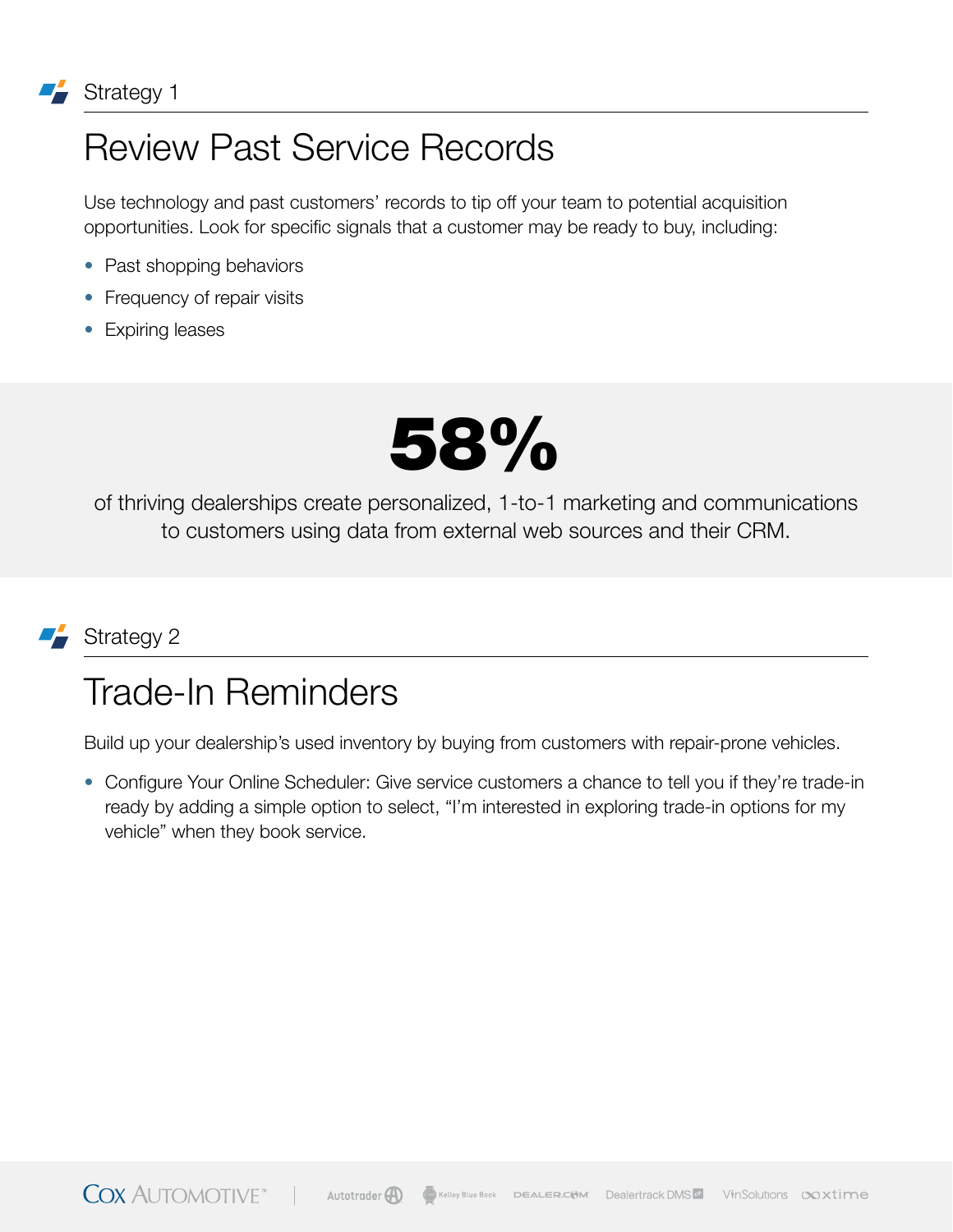## Facilitate Service-to-Sales Communication

Bring your sales team into the service loop.

- Develop a Service-to-Sales Process: Proactively seek out after the most wanted cars and invite the sales team to spend more time in the service department.
- Facilitate Sales Reviews of Service Appointments: Bring your sales and service teams together to identify prospects based on vehicle type, as well as maintenance and repair history.



of thriving dealerships use cross-departmental data to spot opportunities.



#### Strategy 4

#### Flag Declined Service Recommendations

Customers who decline important or expensive repair recommendations may be ready to make a trade.

- Identify Acquisition Prospects: Flag service-weary customers and create a process for your sales team to follow up with a trade-in offer on a newer, lower maintenance vehicle.
- Use Technology to Automate the Process: Set up automatic text or email notifications to sales managers anytime a customer declines work over a specific amount to catch them while they are in the dealership.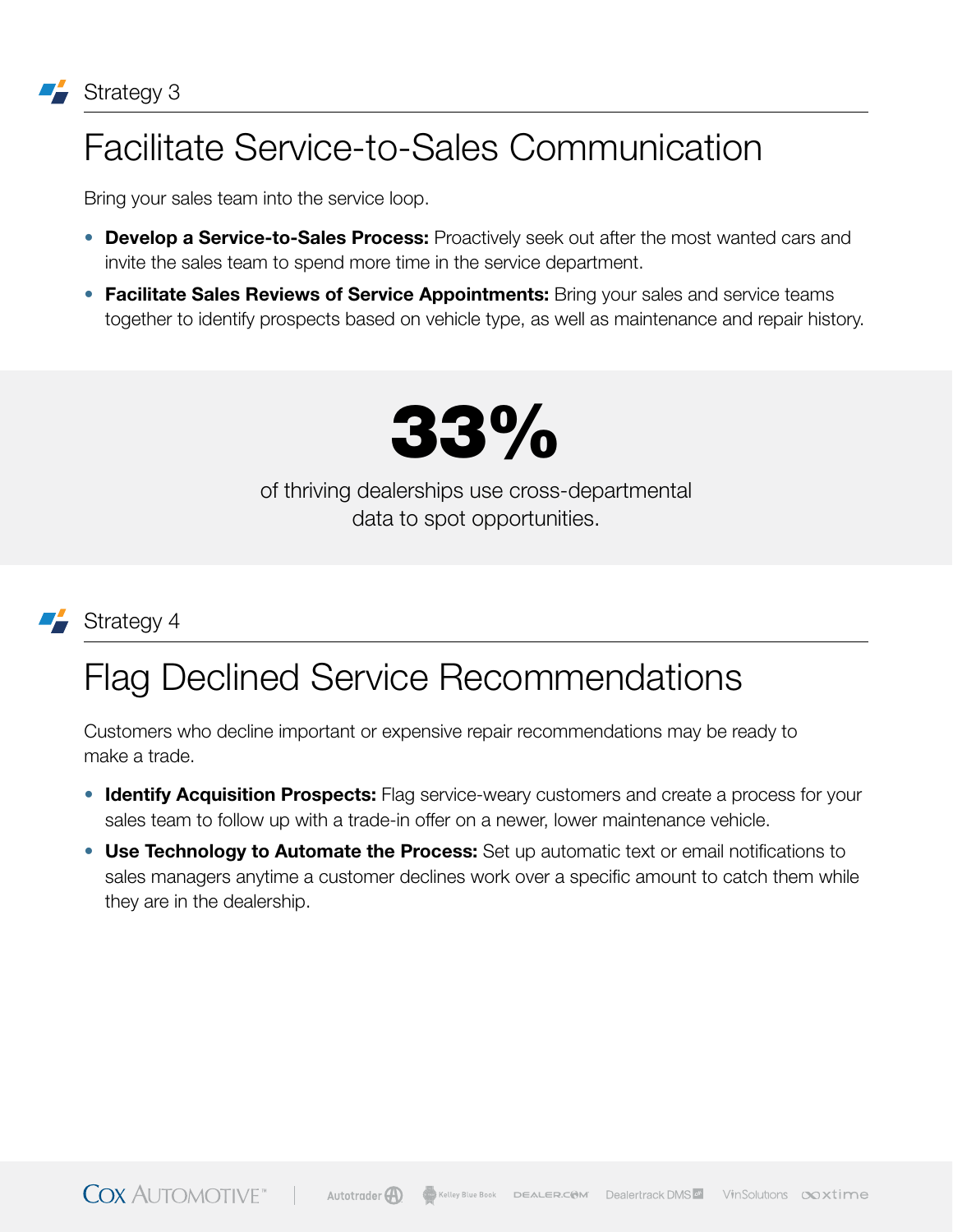

#### Develop a Dealership-Wide Plan

To survive and even thrive in this low-inventory environment, you will need to shift strategies and adopt new processes in all areas of the dealership. And most importantly, you'll need your marketing, sales, service, and operations to all be in sync. Look for a complete set of solutions like Cox Automotive's that connects workflows across all departments while leveraging first-party transactional data from the world's most trusted consumer automotive platforms.

The automotive industry is suffering from major challenges, but many dealerships continue to find success. To thrive right now and into the future, consider accelerating the adoption of digital tools and maximizing the use of data. You can also employ proven strategies for acquiring inventory that will help you outlast current supply chain challenges to keep profits high for as long as inventory is low.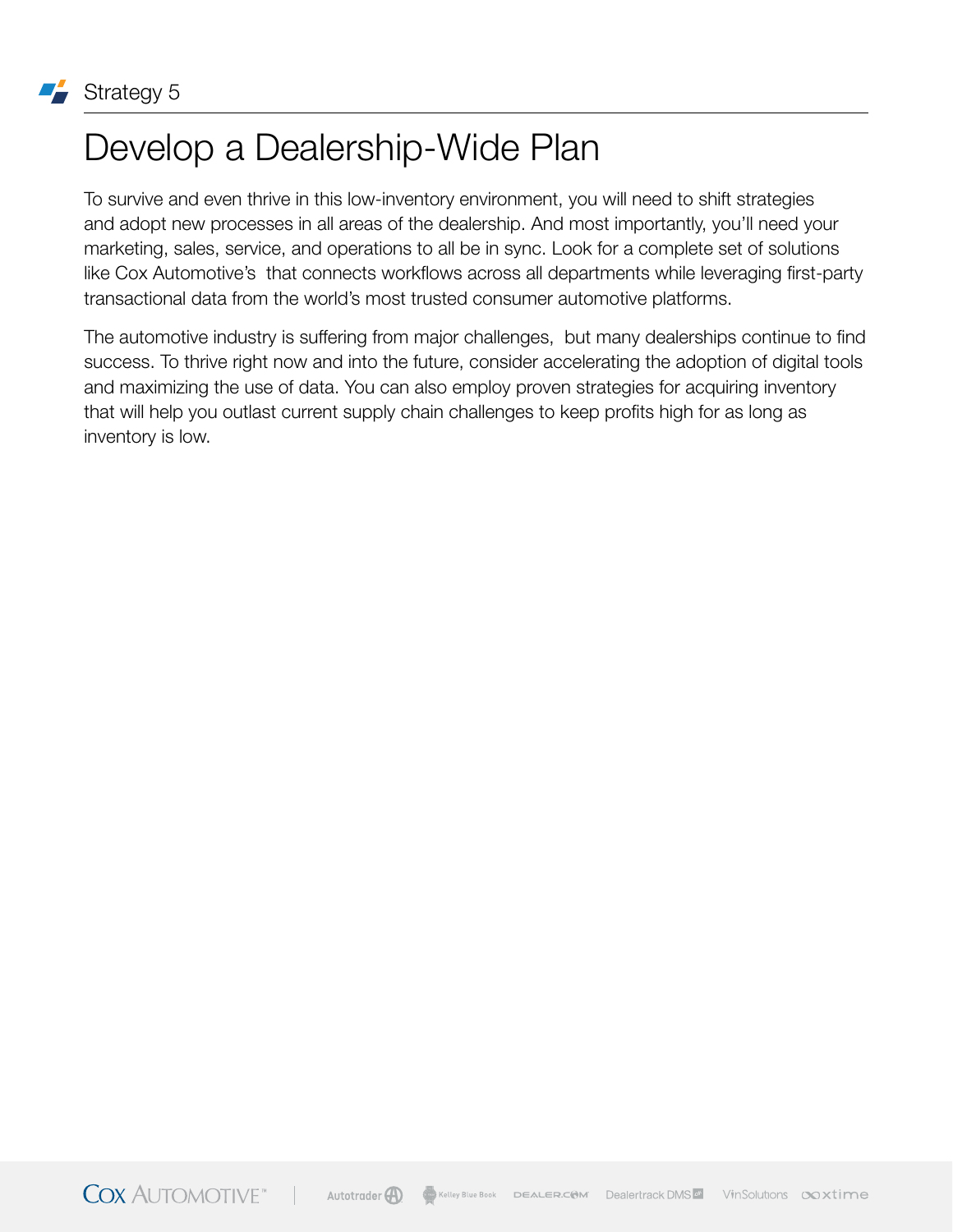# coxtime

### About Xtime

Xtime is the leading end-to-end software solution that drives customer loyalty and revenue for automotive dealers in each stage of the service process. With easy-to-use technology and industry experts, Xtime helps dealers meet changing customer expectations. As an advanced, connected solution that provides exceptional support, Xtime is committed to helping dealers deliver the ultimate service experience. Through transparency, convenience, and trust, Xtime Spectrum comprised of Schedule, Engage, Inspect, and Invite—facilitates more than ten million service appointments monthly. Xtime is part of a powerful set of solutions from Cox Automotive that help your marketing, sales, service, and operations workflows stay in sync.

For more information, visit [Xtime.com](https://xtime.com/xtime/?utm_source=xt&utm_medium=pdf&utm_campaign=xt-brand-spectrum&utm_content=service-inventory-solutions-ebook-pdf)

### About Cox Automotive

Cox Automotive Inc. makes buying, selling, owning and using vehicles easier for everyone. The global company's more than 27,000 team members and family of brands, including Autotrader®, Dealer.com®, Dealertrack®, Dickinson Fleet Services, Kelley Blue Book®, Manheim®, NextGear Capital®, VinSolutions®, vAuto®, and Xtime®, are passionate about helping millions of car shoppers, 40,000 auto dealer clients across five continents and many others throughout the automotive industry thrive for generations to come. Cox Automotive is a subsidiary of Cox Enterprises Inc., a privately-owned, Atlanta-based company with annual revenues of nearly \$20 billion.

For more information about Cox Automotive, visit **CoxAutoInc.com**